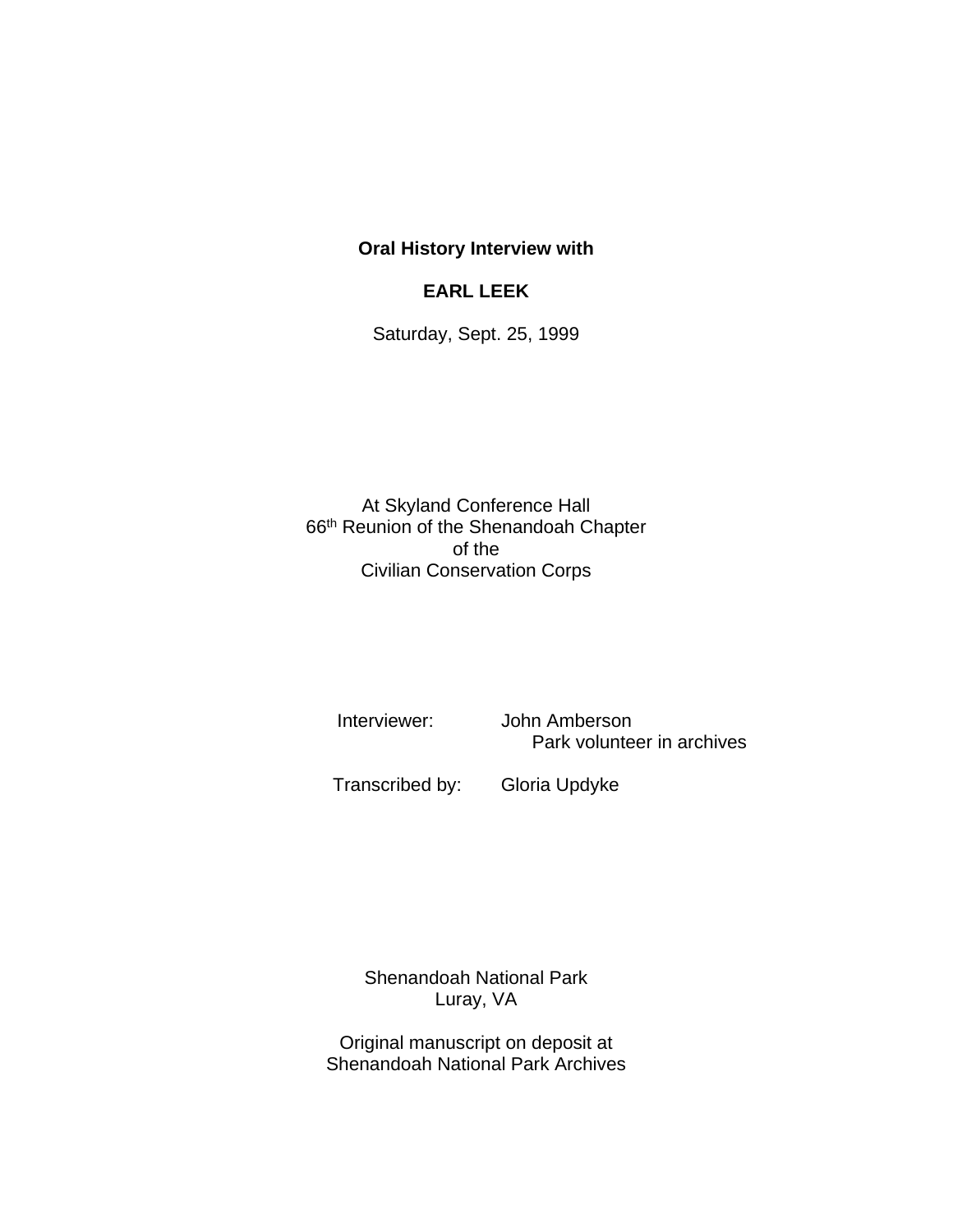## **INDEX**

| Alcohol                                    | <u>page</u>                                |
|--------------------------------------------|--------------------------------------------|
| Brandy, peach<br>Corn whiskey, drinking it | 3<br>5                                     |
| Falling on face, whiskey                   | 6                                          |
| Getting tipsy                              | 5                                          |
| Moonshine                                  | 5                                          |
| Army Corps of Engineers                    | $\overline{4}$                             |
| <b>Big Meadows</b>                         | 4,8                                        |
| <b>Blue Ridge Journal video</b>            | 7,8                                        |
| Camp [Fechner], Big Meadows                | 7                                          |
| Camp number 1                              | 1,8<br>1                                   |
| Camp SNP-1, Skyland<br>Camp NP-2, Skyland  | 7                                          |
| Camp 3                                     | $\overline{7}$                             |
| Cars                                       | 3                                          |
| Charlottesville, VA                        | 1,2,6,8                                    |
| Chesapeake Bay                             | 6                                          |
| <b>CCC</b> benefits                        | 6                                          |
| Arrival at Camp                            | 1                                          |
| <b>Barracks</b>                            | 3                                          |
| <b>Foot lockers</b>                        | $\overline{8}$                             |
| Cooking outside                            |                                            |
| Finding out                                | $\begin{array}{c} 2 \\ 2 \\ 4 \end{array}$ |
| Getting along                              |                                            |
| Getting paid                               | 2,3                                        |
| <b>Meals</b>                               | 5                                          |
| Mess Hall                                  | 3                                          |
| <b>Stoves</b>                              | 5                                          |
| <b>Supplies</b>                            | 6                                          |
| Tents                                      | 1,3                                        |
| CCC, Everything Was Wonderful book         | 3                                          |
| <b>Civilian Carpenter Corps</b>            | 1                                          |
| Crawford                                   | 4,5                                        |
| Davis, Phil                                | 2                                          |
| Engle, Mr.                                 | $\overline{7}$                             |
| Fisherman's Island                         | 6                                          |
| Fisherville, VA                            | 6                                          |
| <b>Great Depression</b>                    | 2,7                                        |
| Grottoes                                   | $\frac{2}{4}$                              |
| Hoovers' Camp<br>Leek, John William, Uncle | $\overline{2}$                             |
| Leek, Reverend                             | $\overline{2}$                             |
| Jewell, Tracy                              | $\overline{7}$                             |
|                                            |                                            |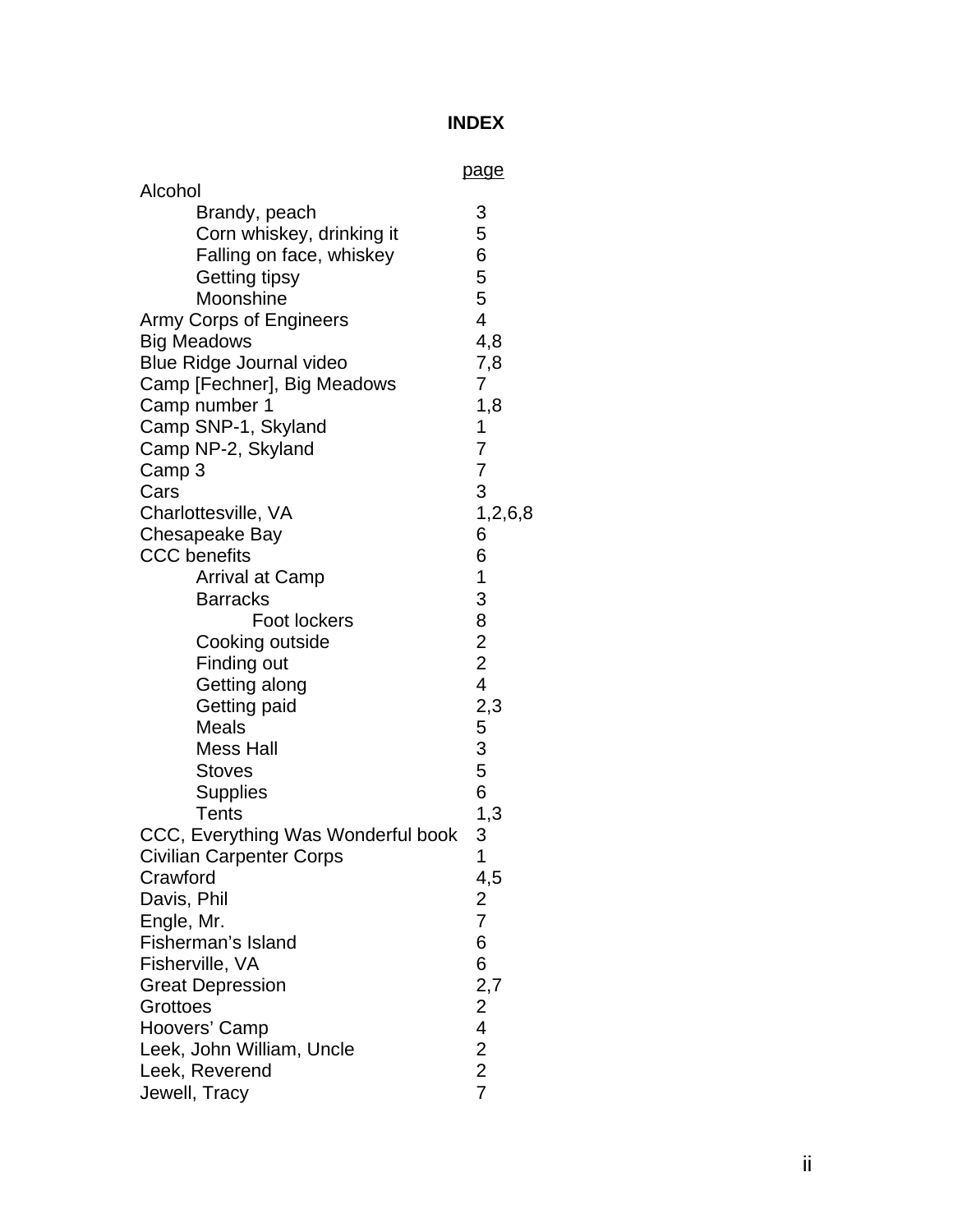| Lewis, Buck                     | 4                                               |
|---------------------------------|-------------------------------------------------|
| Luray                           | 3                                               |
| Marriage                        | $\overline{1}$                                  |
| McCauly, Uncle Stephenson       | $\overline{2}$                                  |
| New York Life Insurance Company | 6                                               |
| Peterson, Uncle                 | 5                                               |
| Poultry farming                 | 6                                               |
| Prophet, Gary                   | 6                                               |
| Recreation                      |                                                 |
| Free time                       | 3                                               |
| Home on weekends                |                                                 |
| Pranks                          |                                                 |
| Roosevelt, President            | $\begin{array}{c} 5 \\ 2 \\ 3 \\ 2 \end{array}$ |
| Route 29                        |                                                 |
| Scottsville, rubber plant       | $\overline{6}$                                  |
| <b>Skyline Drive</b>            | $\overline{7}$                                  |
| Snow                            | 1, 4, 5                                         |
| <b>Stanley</b>                  | 2,3                                             |
| Wilson, Woodrow, hospital       | 6                                               |
| Work                            |                                                 |
| <b>Building construction</b>    | 4                                               |
| <b>Building roads</b>           | $\overline{2}$                                  |
| Buildings, early                | $\overline{1}$                                  |
| Chestnut, dead                  | 5,7                                             |
| Highway, Laying out             | 4                                               |
| <b>Schedule</b>                 | 3                                               |
| World War II production         | 6                                               |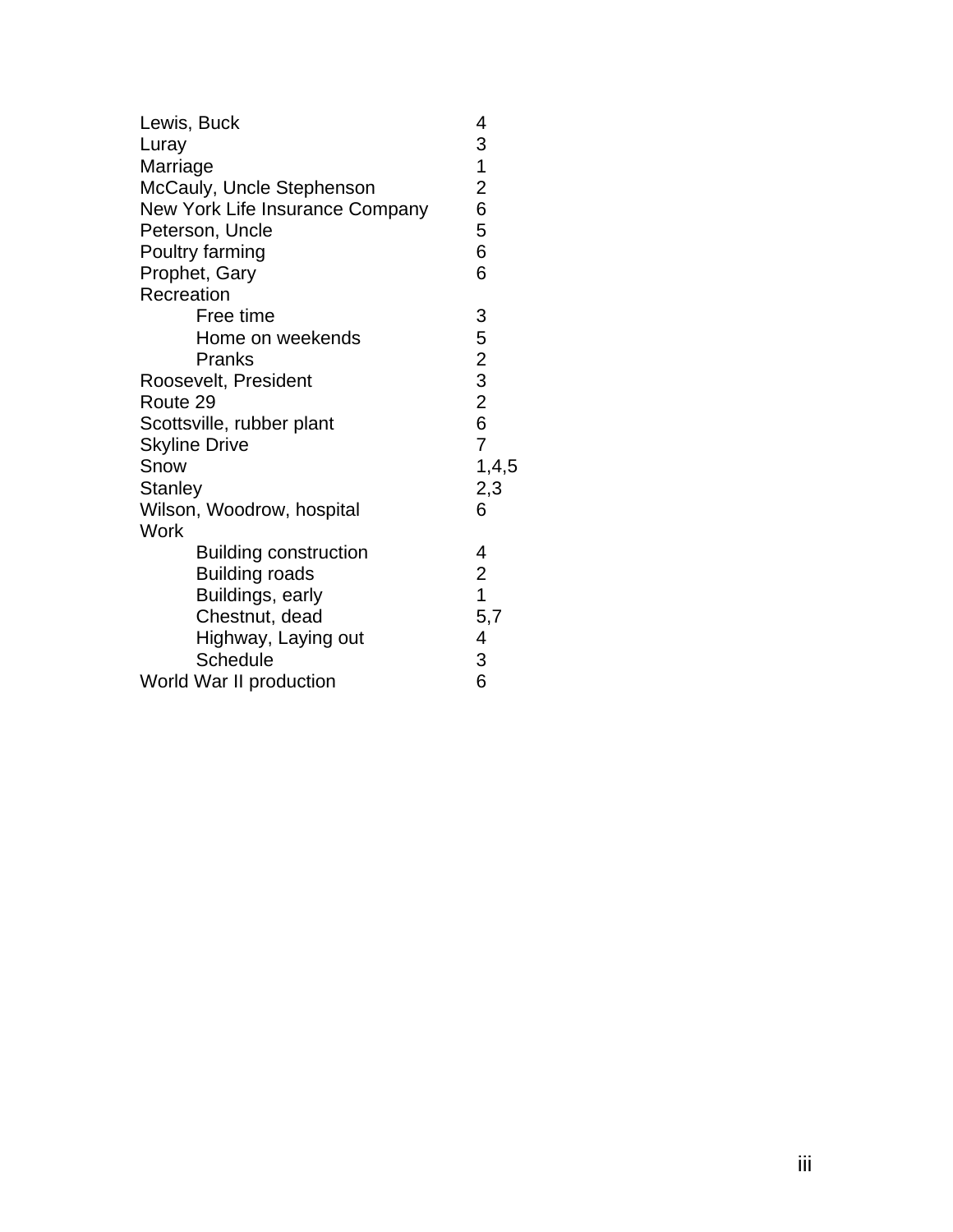## **Transcription**

JA: Mr. Leek, would you state your name and your address please?

EL: My name is Earl [Gaulter\_\_\_\_] Leek, I live at 201 B., Todd Avenue, Charlottesville, VA 22903-3631.

JA: Thank you sir, and Mr. Leek, you've been over the oral history release, you've read over it and you agree with it and you've signed it?

EL: Yes.

JA: Ok, thank you. Mr. Leek, when did you enlist in the Civilian Conservation Corps?

EL: I did not.

JA: You did not enlist?

EL: I was in the Civilian Carpenter Corps that was building the CC camps at Skyland, Camp number 1.

JA: Excellent. And uh, when did you become part of that…?

EL: The camp was opened in September, and when I arrived at Skyland they had temporary tents up for the CC boys. I arrived the first of October to help with the carpenter work.

JA: And you stayed over during that period of time?

EL: Stayed from October the first, in 1933 until the last of February in 1934 when we had a snow waist deep and the captain told us to go home, and to come back when the snow melted and got warm enough because it was 15 degrees below zero up there. And I came home and got married on the 27<sup>th</sup> day of February, which we'd been planning on, getting married the last of March, and I didn't come back. But the other carpenters did, they went back and finished the camp.

JA: When you got there, there were no buildings up at all, was that correct?

EL: Uh, the dining hall was up, the dinin' hall was up, and the bathhouse was up. And the officer's tents, were on the right side of the camp, from here at Skyland as you go back toward Big Meadows, and all the barracks and tents were on the left hand side. And the dining hall was right along near the Skyline Drive, and the bathhouse was way down next to the last tent, and the CC boys slept in these,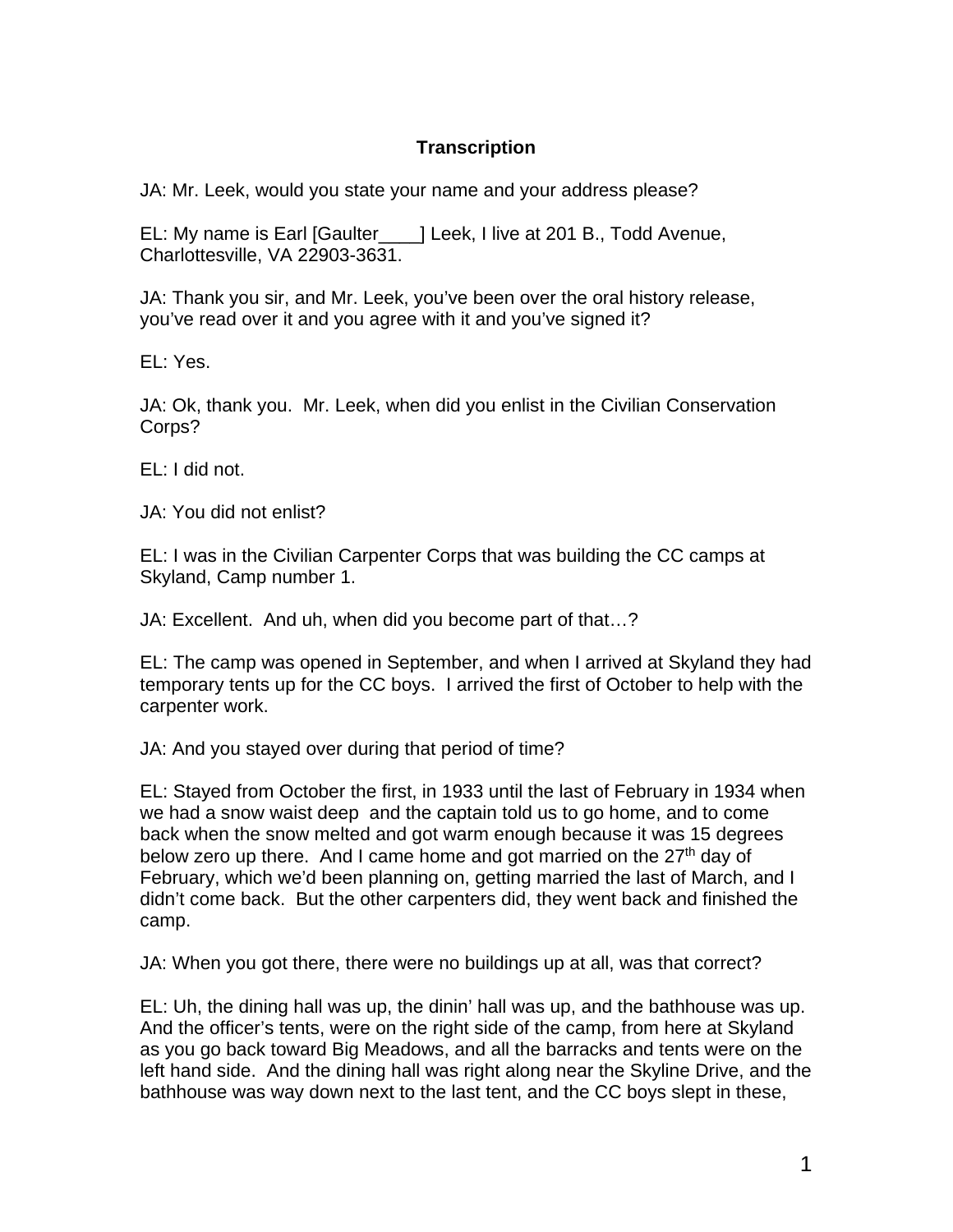these tents, army tents on the left hand side, there'd be about 20 to each tent. And uh, and we all ate in the dining hall. Before they built the dining hall, they just cooked out in the open and served. But the dining hall was open when got there the first of October, and the bathhouse was open. But in our tents, we had a bucket of water to wash our face. And you'd break the ice in morning, an' dip out ice cold water to wash your face in. And [??] came through, and at Halloween, somebody went out and got an old farmer's cow with a bell on in. And about midnight brought it right through the middle of our tent, 'cause it was all dirt floors. And uh, that ringing of the bell woke all of us up on Halloween, they playing a prank on us.

JA: When you, you stayed with the other carpenters at that time? And how many were there with you?

EL: Right. Well in that tent there was about 20.

JA: I mean …?

EL: From Charlottesville, my father, uh Reverend [\_\_\_\_] Leek, uh was uh called [\_\_\_\_], he came up. And my Uncle John William Leek, uh was a superintendent of that group. And uh, uh..?

Female: Uncle Stephenson.

EL: Yeah, Stephenson McCauly was my father's brother-in-law. And Henry Garrison from Earlysville. And that the little group that I remember all the names. Course there were some others in that area, and uh, Phil Davis had a group, and he came from over here at Grottoes or Stanley or somewhere along in here, and he was the one that informed my uncle that the work was available, and told him to come on up with his group, 'cause they were friends.

JA: I see, and so you came up because you heard about the being available? Of course this was during the Depression time, it was hard to find work.

EL: Right, yes it was. Because just before that, I'd helped to build both the road bridges on 29 North, just goin' through north of 29.

JA: So there wasn't that much work available at that time?

EL: No, not at all. Well, I did that for 15 cents an hour.

JA: Is that right?

EL: And when I came up here, they were paying 45 cents an hour for first class carpenters.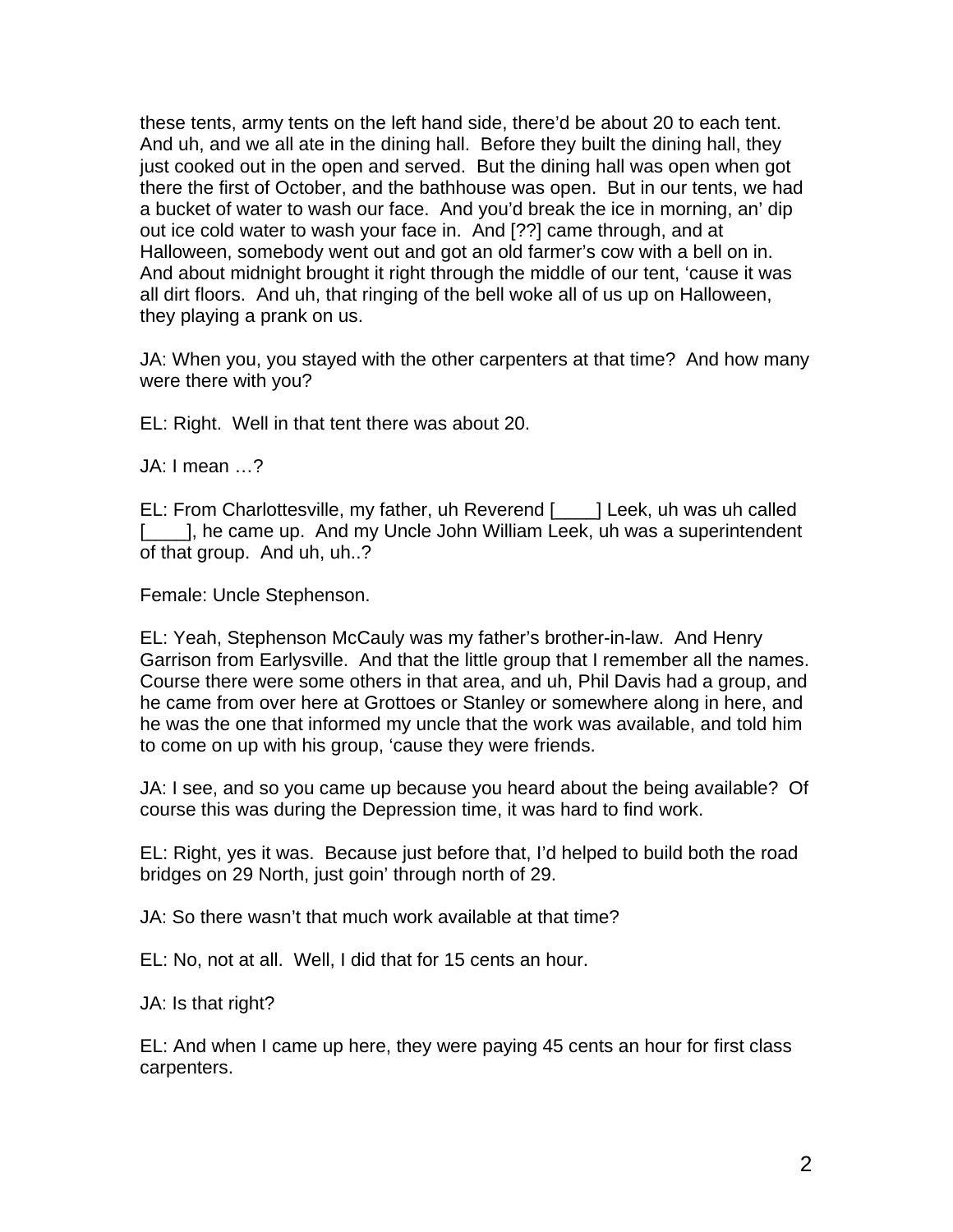JA: 45 cents an hour. Oh, plus your room and board.

EL: And uh, they paid you on Friday, they paid you every week. They had a table like this, an' the captain set there with a fist load of [??] right on the table. And when you'd come up to your, your name on the list, he'd hand you the money, and then put your name down as paid. And you'd just form a line, and then we'd go home. For the weekend, and come back. Sometimes, we'd work Saturdays too. Dependin' on what a rush they were in, but uh, usually 5 days a week.

JA: 5 days a week. And you started at what time in the morning?

EL: As I remember it was 10-hour days. I would say 7:30.

JA: 10-hour days. Mm hmm. And did you, after when work was over in the evening, did you have time to do the same things that the other guys did in camp, you went with the CCC boys?

EL: We'd sit around the big pot bellied stoves that we had in the building. And uh, they'd tell jokes and laugh and carry on 'til bedtime, and some of them would go down to Stanley, down at the foot of the mountain. Or they'd go back in the mountain somewhere and get some peach brandy. We stayed in the tents until Christmas, and we had enough buildings up just with the outside, just as soon you got the outside, you moved the boys in with uh cots and all, rowed all the way down. What shows in some of the pictures here. Now this is a picture of the officers' camp at number 1.

JA: Right, yes.

EL: And they had wooden floors. See, where we just had dirt floors.

JA: What we're referring to is page 31 in the new book on the CCC, Everything Was Wonderful, that's what we're referring to, when we talk about pictures. When you um, was there transportation that you could get out of camp and go down into Luray or other parts?

EL: Well everybody had some cars. At least a group of 4 or 5 would have cars. I didn't go with them, I just came here. And my father, he'd usually go up to the Mess Hall where they had daily newspapers, so he could catch up on what news was going on, because President Roosevelt had just been elected, you know, nominated and elected.

JA: Right.

EL: And uh, this was one of the first things that he did, passed a Civilian Conservation Corps law, and put it into effect quickly.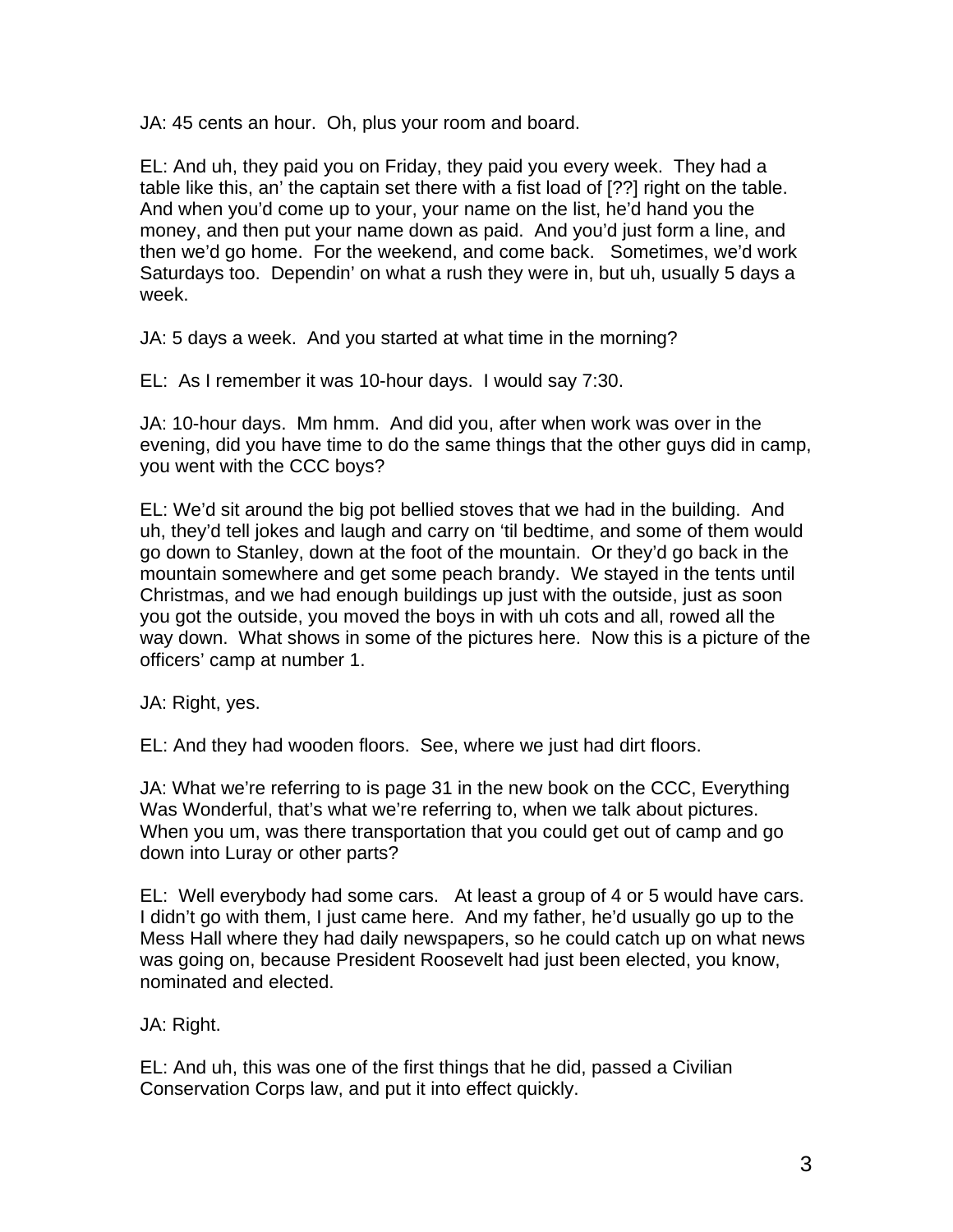JA: Right, the uh, your experience with the boys in the camp, did they all get along, did they have any problems during the time you were there?

EL: Most peaceful place I've ever been.

JA: Is that right?

EL: Everybody was just well behaved. Over on the officer's side, I do remember some of the engineers that were doing the engineering on the road. One was Buck Lewis from Crawford, who was in the Army Corps of Engineers, who was in charge of laying highway out, an' doing the elevations and all of that. Because uh, they would dynamite. When I first came in from 33 there wasn't anything but a little old dirt dug path road, not as good as the one that goes to Big Meadows down Hoover's camp now.

JA: Right.

EL: Not near as good as that.

JA: That's pretty bad.

EL: It was, you'd dodge rocks in the road and everything.

JA: Right. The time that you were, how again was the time you spent there in that camp?

EL: Well it would be October, November, December, January, and February, so it would be 5 months.

JA: 5 months, that's a long time, yes.

EL: Well we got a lot done. We got all the buildings under roof. And as soon as we'd get them under roof, we'd go inside and we'd put celotex walls and celotex ceiling, which act as insulation. And then later, we went back and built uh, footlockers over each bunk. Uh, not all the way to the floor, but up over so the bunk could go under, so the boys could hang their clothes and lock up their belongings.

JA: Right, yes.

EL: And we came with those all the way down, and that's what I was working on in February when that deep snow came. Workin' inside.

JA: You mentioned that uh, before that there's a lot of people you still remember. Carpenters that worked with you. Can you remember any of those names?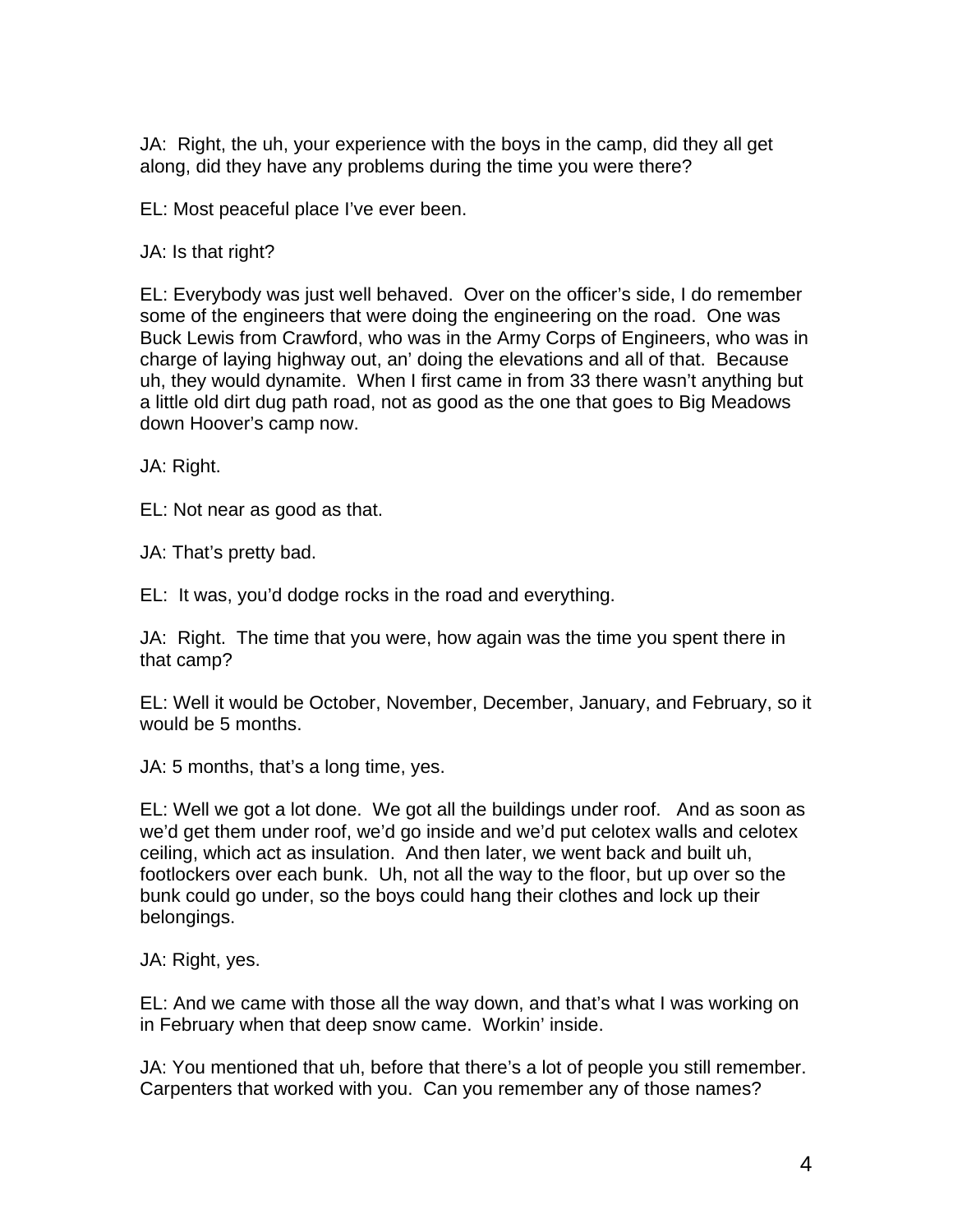EL: The ones that I worked with I already told you the ones that came from Crawford. Yeah I remember those names, but…

JA: Okay, do you remember the names of the officers in camp.

EL: No I don't remember those at all, if I ever learned them.

JA: Right. Right.

EL: Because they had that fast, and we had housing. And we'd get up, we'd go to the dining hall in the morning, get our breakfast, and we were right out and right back to work. We came in at lunch and ate, right back to work. And then suppertime, we'd go and get our supper, and then we'd set around in the camp, with a stove, that we even had a stove in the tents.

JA: Right. You had a lot of wood available for you to use?

EL: The boys cut the dead chestnut, and brought it in, in stove lengths. And after we got it in the barracks, some of them had elongated stoves so you could poke the wood in them, and some of them had a big barrel stoves like that, an' had 2 of them to each barrack. But uh, it'd get cold up there now. My Uncle Peterson and I pushed our cots together in January when it got so cold. And it snowed for about 4 or 5 inches deep and they went out somewhere and some uh, uh moonshine or brandy, and he got tipsy.

JA: Is that right?

EL: An' he couldn't walk. And the other fellows dragged him through the snow back into the barracks, brought him in and put him in the bed with me, uh, [trade??] the covers 'cause we put 2 of them together, so we'd have extra blankets. An', an' after he got a bit up on the, moved a little bit and there was his cold overshoe. When they carried him through the snow, they didn't even undress him, but thank god he was ok.

JA: Pretty good brandy then, huh?

EL: But one time, some of the CC boys would go home on the weekends and some of them would stay.

JA: Mm hmm.

EL: Give them leave of absence. Some of the officers would go. In the dining hall, you'd come out on a little platform that steps down, went down both ways. It wasn't very high off the ground. But this one boy, said he always believed he could drink a pint of that corn whiskey without stopping. Well he did.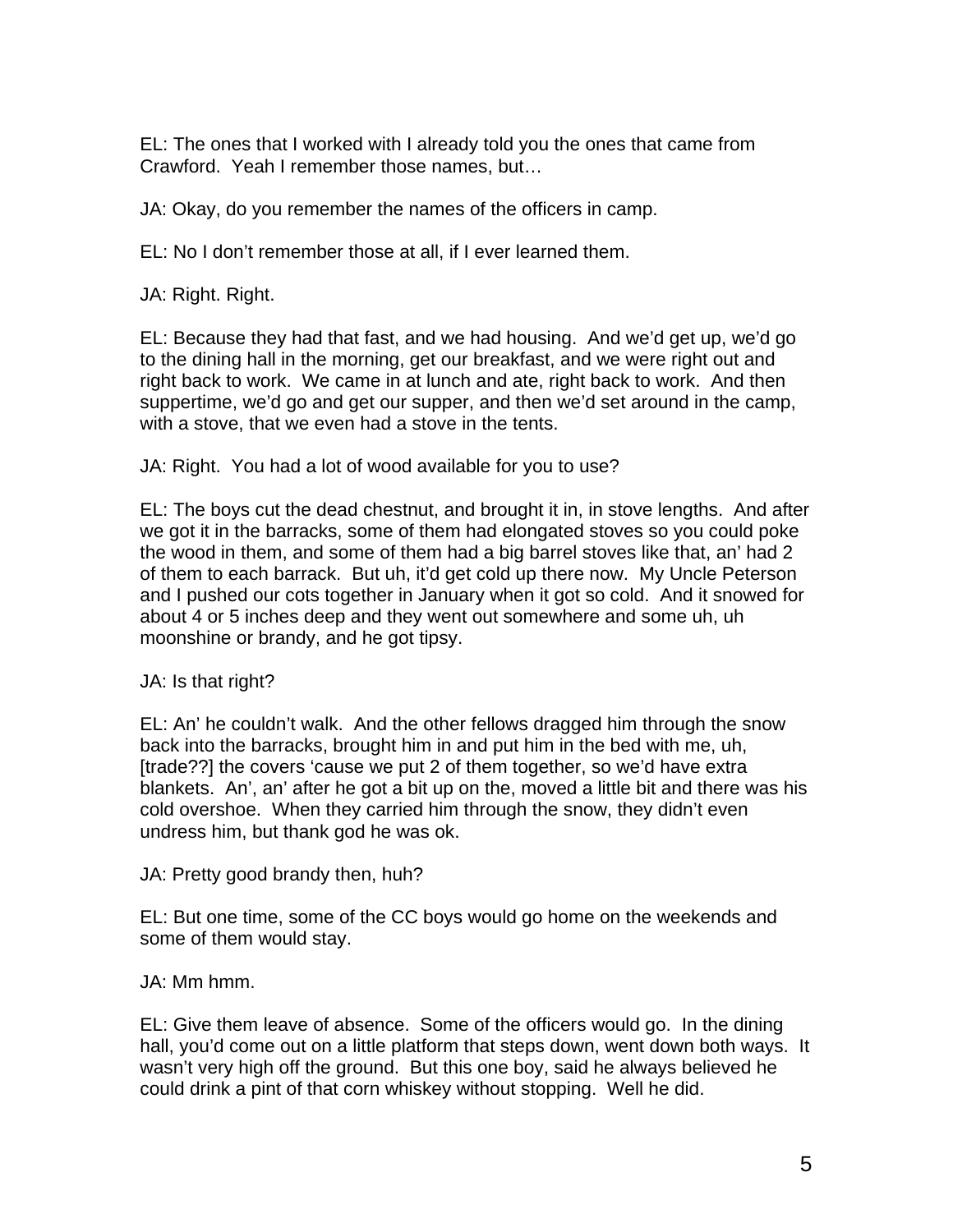JA: Mm hmm.

EL: And when he came out of the dining hall, and stepped, turned to go down the steps, he went right out on his face, right out on that floor. And the officers had to get in, and put him in a straight jacket. We was having the heebie jeebies.

JA: Pretty strong stuff.

EL: Yeah.

JA: You must have had a lot of experiences there. And uh, in the camp, working every day, can you think of anything else that occurred? Um, did they, were there any problems in construction of the buildings? They had the plans?

EL: We had good supplies, because it was like in World War II, if you needed anything, I worked on a lot of the projects during in World War II, Woodrow Wilson hospital, and uh, Scottsville rubber plant making cord for the airplane tires. Course the hospital, you know what that is, in Fisherville. An' then I went over on Fisherman's Island right in the middle of Chesapeake Bay, an' building lookout towers, 120 feet in the air, and uh, mine case mate, uh, a concrete bubble like that, reinforced so they could run the mines in on a railroad track.

JA: Well you, you obviously you uh…

EL: I say, this experience up here helped me on that.

JA: That's yeah, one thing too that uh, a lot of the men that were in the CCC camps felt that it was such a good experience here, that it sort of turned their lives around a little bit.

EL: Oh yeah, they learned discipline and everything. Helped their families back home too.

JA: That's right. That's exactly right. Well, it was hard times in those years, and it would help, helped everybody out to have these projects to work on. But apparently after leaving here, you had many other construction jobs to work on as well.

EL: Well when I first married, in uh high school, poultry, boys club poultry was my project. It this may not have been mine, poultry feed and so forth, [Gary ] Prophet, he was stationmaster and he got moved to Culpeper, elevated. And uh, this farm, New York Life Insurance Company owned it. And he'd lease it to them, and we went into the poultry business down there for the first 2 years after I was married. And uh, it didn't pay off, 'cause things were so cheap back then you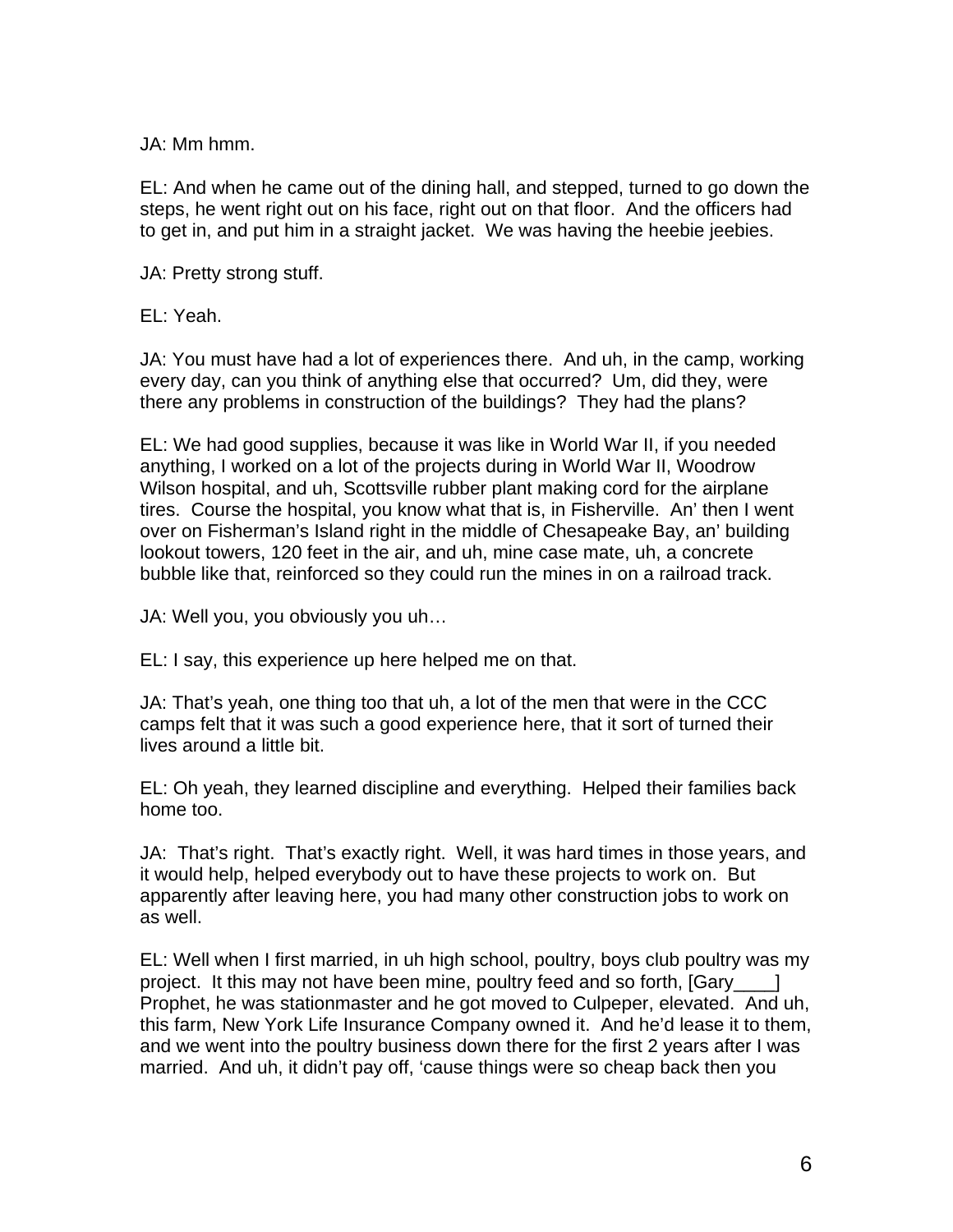know. So we closed the business out, and I came back to Charlottesville, went to work in carpentry and I've been working at it ever since.

JA: Yeah, well uh, one of the important things to learn about again, is what happened during the Depression, and you expressed some of the problems, that everybody was out of work. And uh, but you seemed to find something to do because you had a trade.

EL: Right.

JA: And that was very important in those years. Um did you have a chance to see any other camps while you were up here working.

EL: Well, um we went by 2 at Skyland, and number 3 was on down between that and 30 [33], route 30. We'd go by them, but I never actually stopped. I don't know, about 10 or 15 years after that we came up on Skyline Drive for a picnic, and showing my wife's aunt um, the Skyline Drive and so forth. And we looked for Skyland Camp and it wasn't a splinter there, not a 2 by 4 or anything. And I was so surprised you know. Because Big Meadows was still there.

JA: Yes. So they must still be, those were still there at Big Meadows?

EL: Yeah.

JA: But the others had been gone at that point?

EL: Well they evolved into the lodge and all the buildings and so forth. I don't know how they did it, but the headquarters there and the business center and everything are right along where the camp used to be.

JA: Right, right. That's very interesting and ...

EL: And out in Big Meadows were all these dead chestnut trees standing up like ghosts. There wasn't a leaf on them, or bark either, it's all gone.

JA: We look at those pictures today and recognize them as a ghost forest of the park.

EL: That's right.

JA: But a lot of that wood was used.

EL: I did a video for Blue Ridge Journal some time ago. But at home, they found out through Mr. Engle that I had worked up here, and they wanted to find out first hand information. So they came over to Tracy, what is her name?